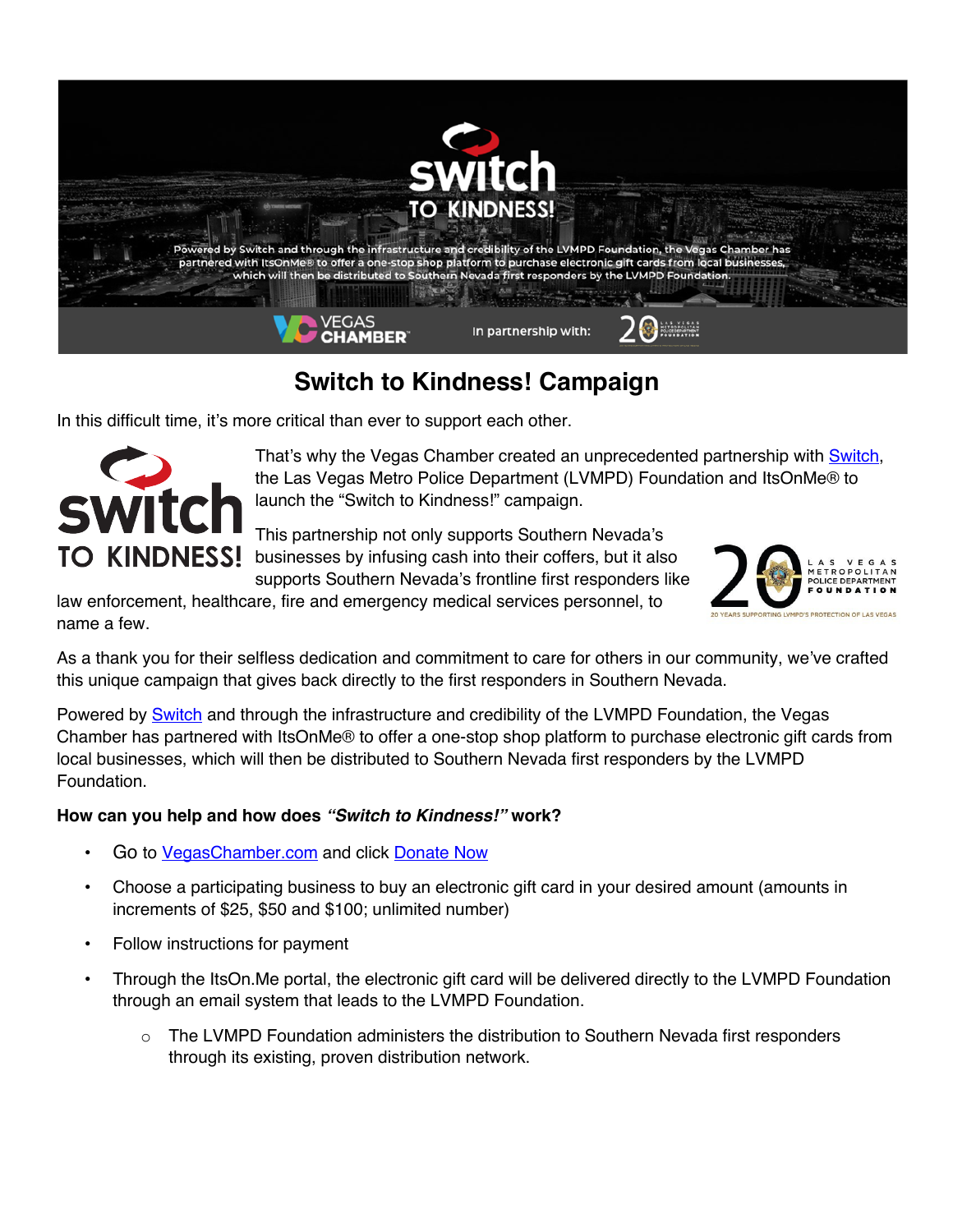#### **How can Vegas Chamber members become a business on the site that users can buy e-gift cards from?**

- Vegas Chamber members may elect to participate in this campaign as a vendor from whom donors can purchase e-gift cards.
- Businesses who are NOT Vegas Chamber members may participate by receiving a temporary FREE membership to the Vegas Chamber, and then elect to become a participating vendor.
- Interested businesses that would like to be listed on the site for e-gift card purchase can register here.

# **Frequently Asked Questions (FAQs)**

*Subject to change*

# **Who is the Vegas Chamber?**

As the largest business organization in Nevada, the Vegas Chamber is focused on helping Nevada businesses succeed and create jobs. We are the voice of business – your voice – helping to amplify the needs, challenges, and opportunities for our employers and entrepreneurs. Our values (Advocacy, Accessibility, Vegas-ness, Community, Tenacity, Empowerment) lead us to our core essence, which is **Cultivate: We are here to cultivate the growth and success of our businesses and our community, through passionate and effective advocacy.** Follow us on Facebook, Twitter, LinkedIn, Instagram and YouTube.

#### **Who is the Las Vegas Metropolitan Police Department (LVMPD) Foundation?**

The Las Vegas Metropolitan Police Department Foundation (LVMPD Foundation) is a 501(c)3 nonprofit organization that raises funds to support and supplement the Las Vegas Metropolitan Police Department programs and initiatives.

The LVMPD Foundation was established in 1999 and is dedicated to supporting programs that help keep our community safer. This includes programs that prevent crime, save lives and make Southern Nevada a safer place to live, work and visit.

#### **What is Switch and how is the company involved?**

Switch is a global technology infrastructure corporation that designs, builds and operates the world's most advanced hyperscale data center ecosystems. Headquartered in Las Vegas, Nevada, Switch is built on the intelligent and sustainable growth of the Internet. Switch Founder and CEO Rob Roy has developed more than 500 issued and pending patent claims covering data center designs that have manifested into the company's world-renowned data centers and technology solutions.

Switch was founded on the principle of karma - putting good energy out into the world and getting good energy back. As Switch builds more data centers to respond to the rapid growth of the Internet, it works to ensure that the surrounding communities, economies and the planet also benefit.

Vegas Chamber President's Club Member Switch stepped up to the plate by providing the lead sponsorship for this new campaign aimed to support local businesses and to show gratitude for first responders in Southern Nevada.

#### **What is ItsOnMe®?**

ItsOnMe® is a Las Vegas company that is the eGift card partner for thousands of businesses across the U.S. in all 50 states. At its core, the ItsOnMe® ethos is to Gift Local and support the local businesses that make cities and neighborhoods special and unique. From neighborhood gem or Michelin Star restaurant to local salons and golf courses, ItsOnMe strives to help each merchant partner a 3% increase in gross annual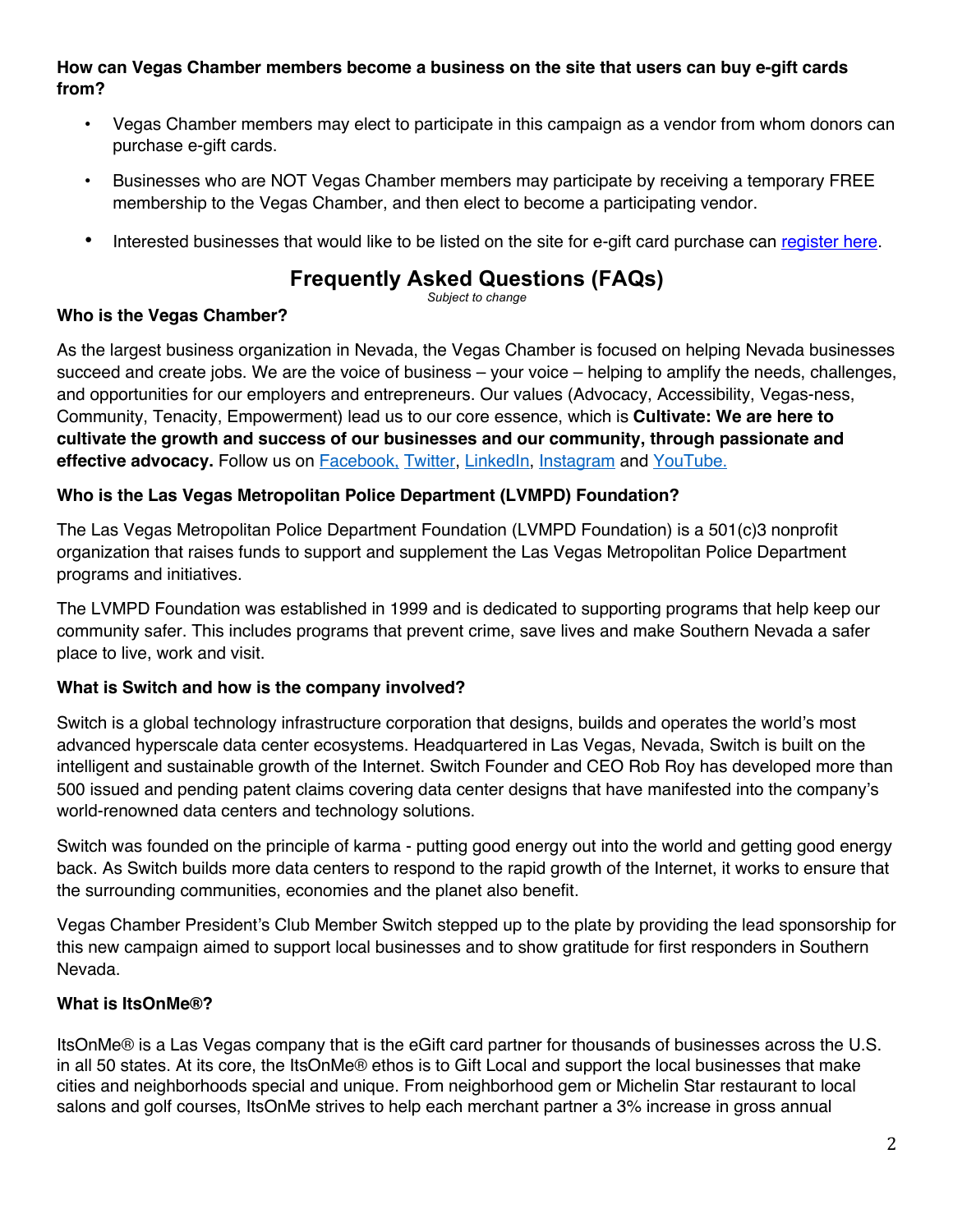revenue. Users can sign up for ItsOnMe with zero out of pocket cost or risk and start selling gift cards online within 24 hours. www.itson.me

### **Why did the Vegas Chamber partner with the LVMPD Foundation?**

As two community-focused organizations in Southern Nevada, the Vegas Chamber and LVMPD Foundation found it a great and natural fit to partner on this endeavor and in ensuring the donations are received and distributed appropriately.

#### **I'm a local business and want to be included in the vendor list for donors to choose from. How do I do that?**

Interested businesses that would like to be listed on the site for e-gift card purchase can register here.

# **What if I don't want to buy a gift card and instead do a straight donation to the cause?**

Please donate directly at https://lympdfoundation.org/donate/ Please indicate "Vegas Chamber Switch to Kindness campaign" in the Special Notes section or contact LVMPD Foundation Executive Director Tom Kovach at tkovach@donorbasis.com or 702.523.1797.

#### **Is there a limit to how many gift cards I can buy for a first responders?**

No, please donate as many gift cards as you desire (amounts of \$25, \$50 and \$100).

# **Is there a processing fee associated with my gift card purchase?**

Yes. ItsOnMe® charges a five percent processing fee.

# **How do I know that my contribution will reach the first responder?**

You will receive a confirmation letter from the LVMPD Foundation indicating that your contribution has been received.

# **How does the first responder(s) receive my contribution?**

The first responder(s) will receive their gift card(s) through the LVMPD Foundation distribution network that was established following 1 October.

# **How do I specify who/what industry I want to receive my gift card?**

You can specify that information when you purchase your gift card(s) in the Message section of at point of online purchase or when you make your donation at https://lvmpdfoundation.org/donate/ by indicating the LVMPD Unit or other first responder agency that you would like to receive your gift card(s) in the Special Notes section.

# **Can I specifically name a first responder to receive my gift?**

No. The donated e-gift card will be distributed through the LVMPD Foundation process.

It is not possible to specify the name of a particular first responder when donating through the LVMPD Foundation site, but you can specify the LVMPD Unit or other first responder agency (see previous question).

#### **Can I receive a donation receipt for tax purposes?**

Donors are unable to receive a donation receipt through the e-gift card platform.

All donations made directly to the LVMPD Foundation will receive a letter from the LVMPD Foundation that could be used for tax purposes.